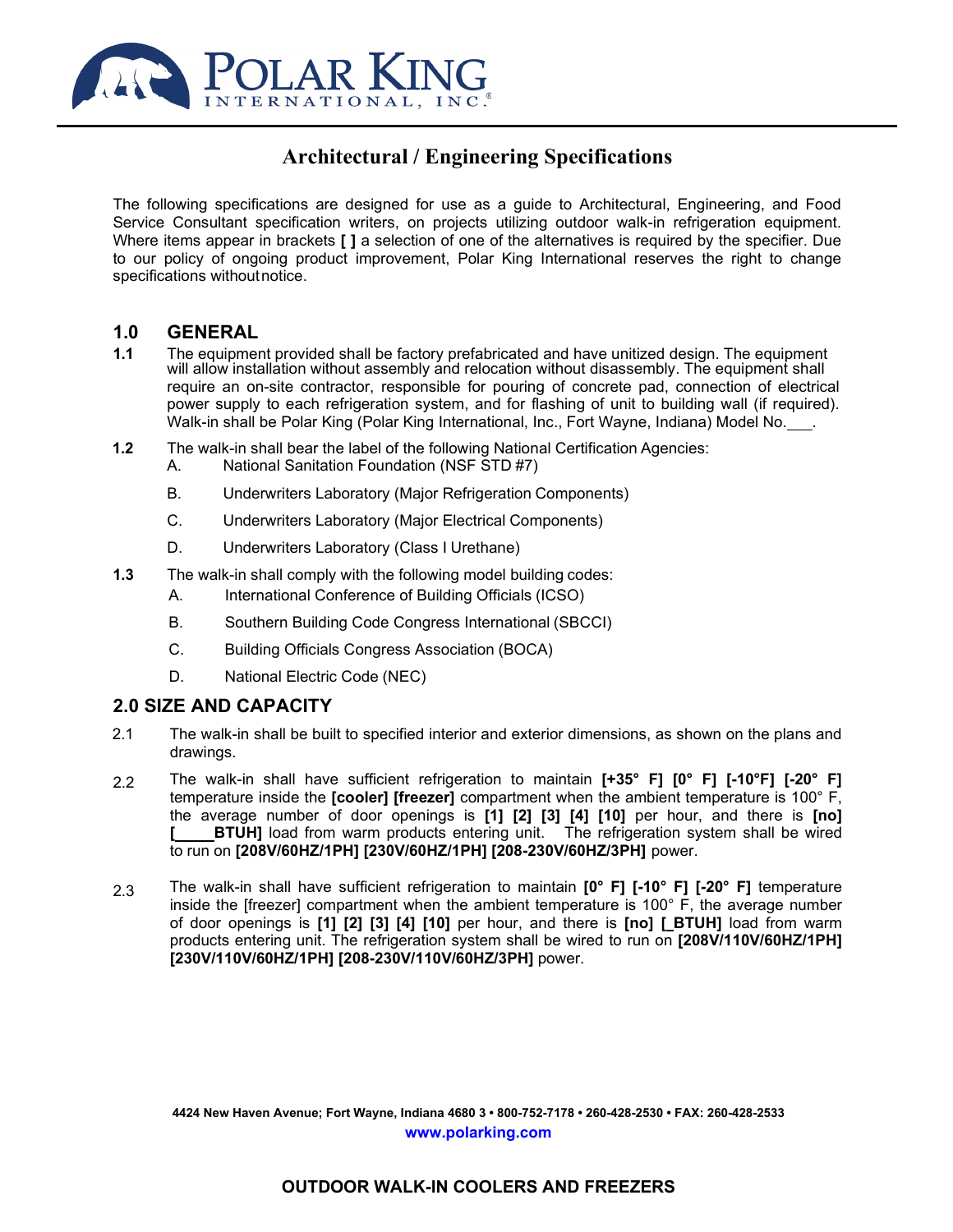

### **3.0 STRUCTURE**

- 3.1 The walk-in structure shall be constructed with a fiberglass interior and exterior and a minimum 4" urethane core. The interior and exterior fiberglass shell shall be completely seamless and will form a one-piece structure. The exterior shall be rust, dent and scratch resistant. The exterior shall be coated with an industrial enamel finish. The interior shall have an Anti-Microbial Interior Finish.
- 3.2 Partition walls shall be constructed in the same manner as the exterior walls with a minimum 4" urethane core.

### **4.0 FLOOR**

**4.1** A 4" insulated (R-28) prefabricated floor shall be supplied. The floor shall be reinforced with woven fiberglass matting on top of a  $\frac{1}{2}$ " plywood sub floor bonded to the urethane core forming a watertight seal. A skid resistant surface coating will be applied to the floor surface. The floor shall be constructed for permanent elevation 1-½" above grade. The elevation provides for air circulation under the floor to eliminate corrosion and the need for an insulated and / or ventilated slab. A welded, heavy-duty steel frame shall be encased in fiberglass and permanently bonded to the floor to ensure total portability without damage to the walk-in. The floor shall have the capacity to support 700 Ibs. / sq. ft. of evenly distributed load.

### **5.0 INSULATION**

- **5.1** All insulation shall be rigid, unfaced, closed cell polyisocyanurate foam chemically bonded to the interior and exterior fiberglass to form a one-piece structure. Standard insulation thickness shall be 4" for coolers and 5" for freezers.
- **5.2** The thermal conductivity (K) shall not exceed .165 (BTU's/in/sq. ft./hr. F). The thermal resistance (R) factor shall not be less than 25 for coolers or 32 for freezers.
- **5.3** The insulation shall be U.L. Class 1 having a flame spread of not more than 25, fuel contributed of 0, and smoke developed of 185.

### **6.0 LIGHTING**

**6.1** Unit shall be complete with **[incandescent] [fluorescent]** light fixtures factory installed and tested for proper operation prior to shipment. A **[100 watt incandescent bulb]** shall be used for each 50 sq. ft. of interior floor space and controlled by either a motion sensor in combination with a wall switch or timer operated wall switch. A **[23-watt compact fluorescent bulb]** shall be used for each 50 sq. ft. of interior floor space and controlled with a wall switch. A **[four foot, two bulb fluorescent fixture]** shall be used for each 50 sq. ft. of interior floor space and controlled by a wall switch. Lights shall be contained in a vapor-proof fixture.

### **7.0 DOORS**

- **7.1** Doors shall be constructed in the same manner, material and thickness as the walls.
- **7.2** All doors opening into a controlled temperature room shall be supplied with doorframe heaters, which shall supply sufficient heat to prevent condensation or frost accumulation.
- **7.3** Doors shall be provided with a magnetic gasket around the perimeter. Flush bottom doors shall be provided with adjustable vinyl sweep gasket. When door is closed, it shall form a positive airtight seal. Door gasket shall be installed in retainer strips for easy replacement in the field.
- **7.4** Doors shall incorporate a positive snap action latch with adjustable strike. The latch shall be equipped with cylinder lock and OSHA approved inside safety release mechanism to prevent entrapment. The hardware shall be chrome finished and mounted with stainless steel tamperproofscrews.

**4424 New Haven Avenue; Fort Wayne, Indiana 46803 • 800-752-7178 • 260-428-2530 • FAX: 260-428-2533**

### **[www.polarking.com](http://www.polarking.com/)**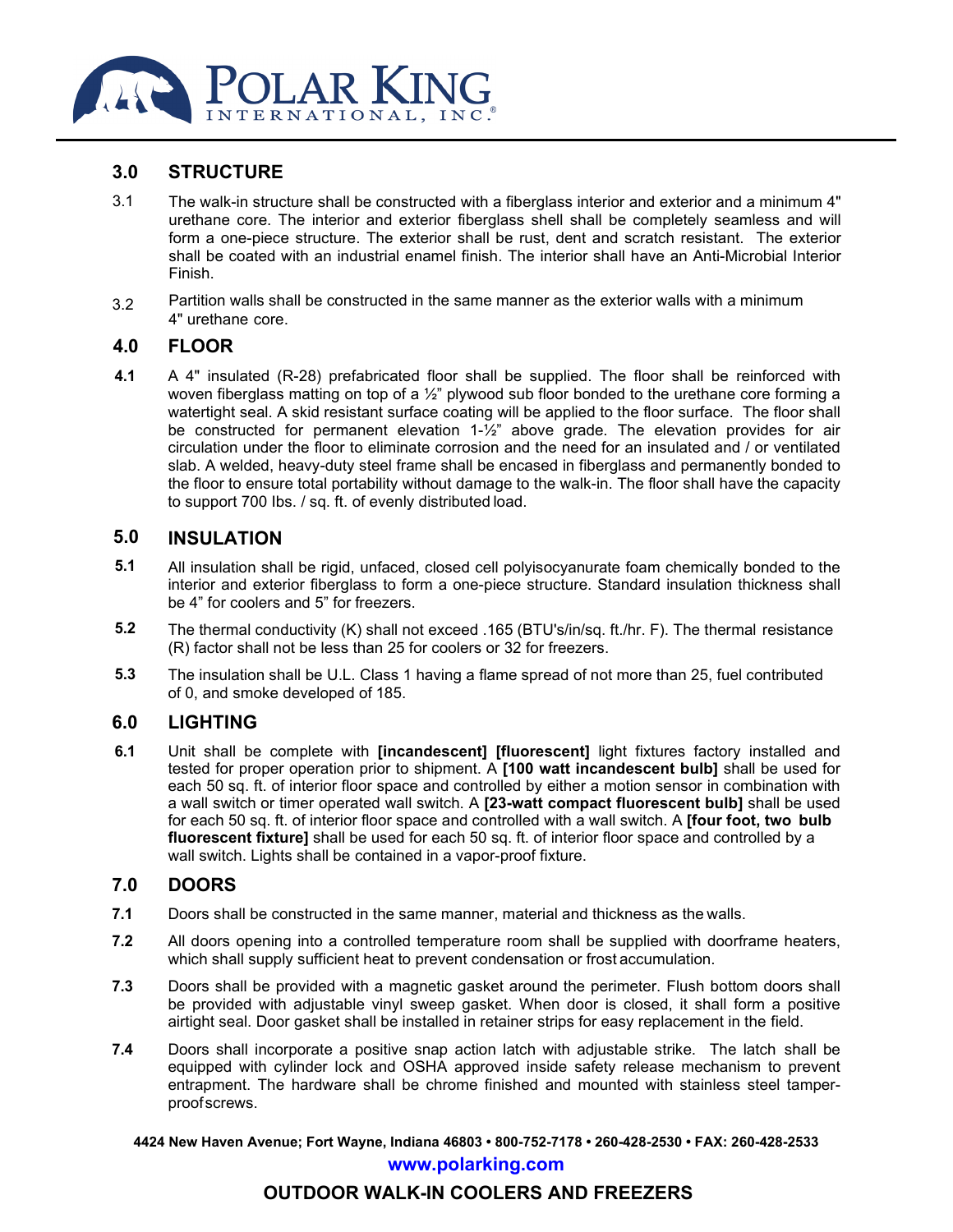

- **7.5** Doors shall be equipped with three heavy-duty door hinges. They shall be cam lift type, self-closing, with nylon bearings and door lift-off capability. Hardware shall be chrome finish.
- **7.6** Doors shall be equipped with **[vinyl strip door] [vinyl swing doors] [spring assisted hinges].**
- **7.7** Doors shall be equipped with automatic hydraulic cylinder type door closer.
- **7.8** Doors shall be hinged as shown on the drawings.
- **7.9** The following doors are required in the location as shown on the plans and drawings.

| <b>Standard Entry Doors</b> | <b>Optional Entry Doors</b> | <b>Product Loading Doors</b> | Service Doors         |
|-----------------------------|-----------------------------|------------------------------|-----------------------|
| A. [30" x 79"]              | A. [48" x 79"]              | A. [24" x 24"]               | A. [36" x 80"]        |
| B. [36" x 79"]              | B. [54" x 79"]              | B. $[24" \times 30"]$        | $B. [36" \times 84"]$ |
|                             | $C.$ [60" x 79"]            | $C.$ [30" x 30"]             | C. $[42" \times 84"]$ |
|                             |                             |                              | D. [48" x 84"]        |
|                             |                             |                              |                       |

**7.10** Entry doorjamb shall include a vapor-proof switch and visible pilot light to indicate when lights are in the "ON" position.

### **8.0 THERMOMETER**

**8.1** Entry door shall be supplied with 2", flush face dial-type thermometer. Thermometer shall be NSF approved.

#### **9.0 HASP LOCK**

**9.1** All entry doors not specified as thru-wall or partition type doors shall be equipped with a door hasp lock to prevent unauthorized entry into the walk-in. The hasp lock shall be supplied with an inside safety release mechanism.

#### **10.0 DOOR WEATHER HOOD**

- **10.1** A weather hood shall be supplied on all exterior doors.
- **10.2** The weather hood shall act to divert rain and ice from gasket area of all exterior doors. It shall match exterior wall finish and shall be factory mounted.

#### **11.0 OPTIONAL ACCESSORIES**

- **11.1** The following optional accessories are to be provided with the walk-in and shall be factory installed.
- [11.2 Exterior Door Ramp]
- [11.3 18 ga. Stainless Steel Door Kick Plate Set]
- [11.4 Spring Loaded Door Hinges]
	- [11.5 Burglar Alarm System]
	- [11.6 Strip Door Curtain]
	- [11.7 Framed Wall Opening]
	- [11.8 Merchandising Doors]
	- [11.9 Temperature Alarm]
- [11.10 Temperature and / or Humidity Recorder]
- [11.11 Explosion Proof (Class I) Electrical System]
- [11.12 Fluorescent Lighting]
- [11.13 Three-Way Light Switches]
- [11.14 Pressure Relief Vent]
- [11.15 Remote Mounting]
- [11.16 Nailer Trim]

**4424 New Haven Avenue; Fort Wayne, Indiana 46803 • 800-752-7178 • 260-428-2530 • FAX: 260-428-2533**

**[www.polarking.com](http://www.polarking.com/)**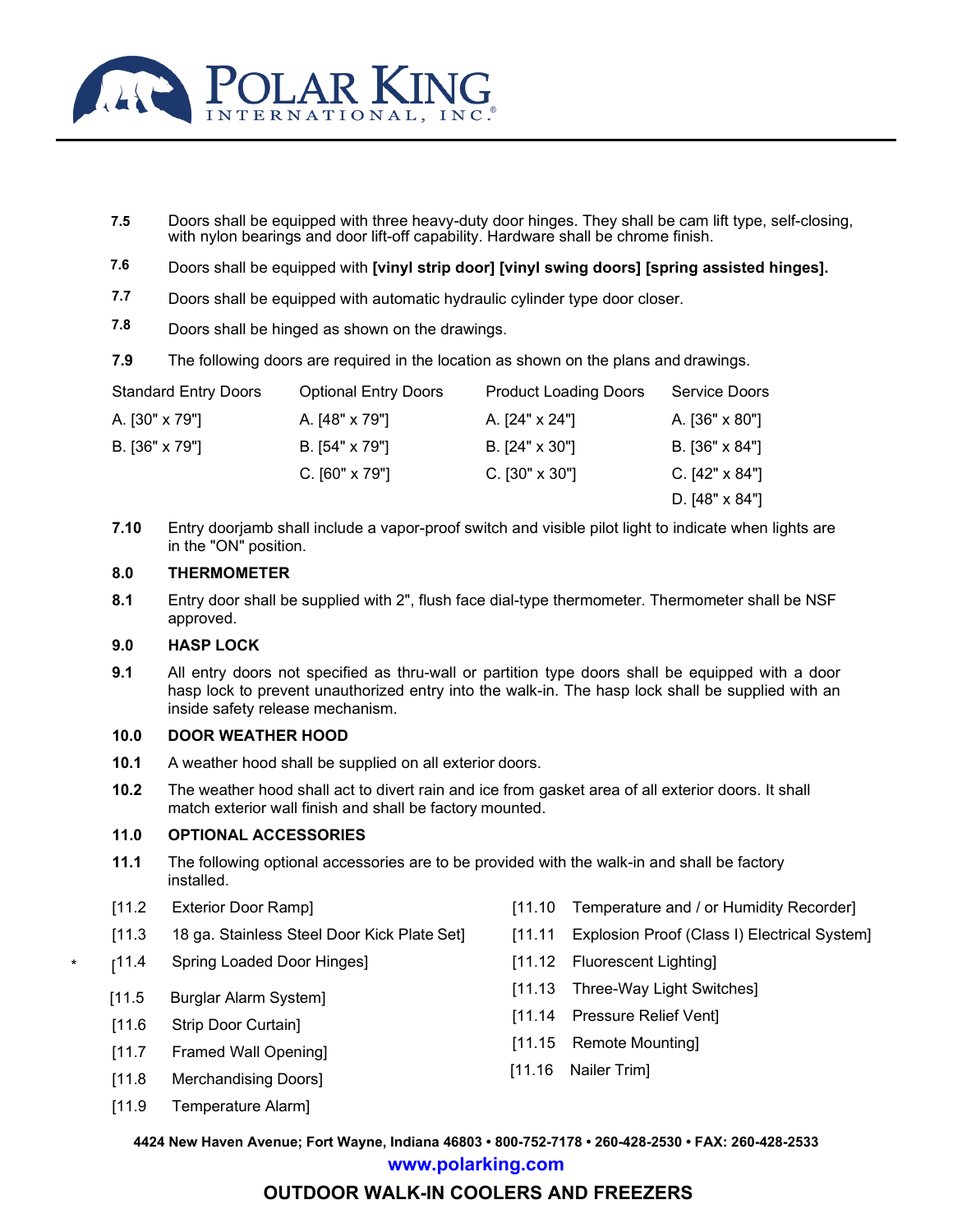

[11.17 Refrigeration System Switch] [11.26 Supplementary Compartment Heaters] [11.18 Wire / Solid Shelving] [11.27 Full Bar Security Hasp Lock] [11.19 Floor Drain] [11.28 Through Wall Door Threshold] [11.20 Steel Service Door] [11.29 Vinyl Swing Door] [11.21 Tie Down Kit (Hurricane Anchors)] [11.30 Shelf Mount Refrigeration] [11.22 Exterior Flood Light] [11.31 Salt Water Protection Package] [11.23 Extra Heavy Duty Sealed Floor] [11.32 Roof Flashing Kit] [11.24 Pallet Duty Sealed Floor] [11.33 Sidewall Flashing Kit] [11.25 Custom Exterior Finishes] [11.34 One Way Sloped Roof]

# **Optional Accessories Descriptions**

- 11.1 The following optional accessories are to be provided with the walk-in and shall be factory installed.
- 11.2 **Exterior Door Ramp:** Shall be sized the width of the door x [30"] [36"] [47"] long.
- 11.3 **18 ga. Stainless Steel Door Kick Plate Set:** Shall not be less than 18" high x width of door and of 18 ga. type 304 stainless steel with corners beveled and deburred. Plates applied to both sides of door.
- 11.4 **Spring Loaded Hinges:** A set of three per door shall be installed to provide positive closing of door.
- 11.5 **Burglar Alarm System:** Shall be Class II rated circuit magnetic type completely installed. System shall have contactor mounted in refrigeration system panel to accommodate electrical supply from the building's alarm system.
- 11.6 **Strip Door Curtain:** Shall be NSF approved and labeled and not less than 1/8" thick clear vinyl material. Individual panels of strip curtain shall overlap jamb and each other by not less than 1" and shall touch floor of walk-in.
- 11.7 **Framed Wall Opening:** Shall be of the dimensions shown and located as shown on the plans and drawings and shall be finished with same material and in same manner as the doorjamb.
- 11.8 **Merchandising Doors:** Shall be of the size and number shown on the plans and drawings. They shall be factory mounted and complete with magnetic gaskets, polished extruded aluminum frames, pull type door handles, self-closing hinges, tempered safety glass with heated glass on +32° F and below application, door and frame heaters and fluorescent light. Five-tier shelving shall be included as shown on plans and drawings.
- 11.9 **Temperature Alarm:** Shall be provided to activate when compartment temperature rises above the set point. Signal shall consist of warning light and buzzer located above door latch. Power shall be 120V/60HZ/1PH with battery backup in case of power failure.

**4424 New Haven Avenue; Fort Wayne, Indiana 46803 • 800-752-7178 • 260-428-2530 • FAX: 260-428-2533 [www.polarking.com](http://www.polarking.com/)**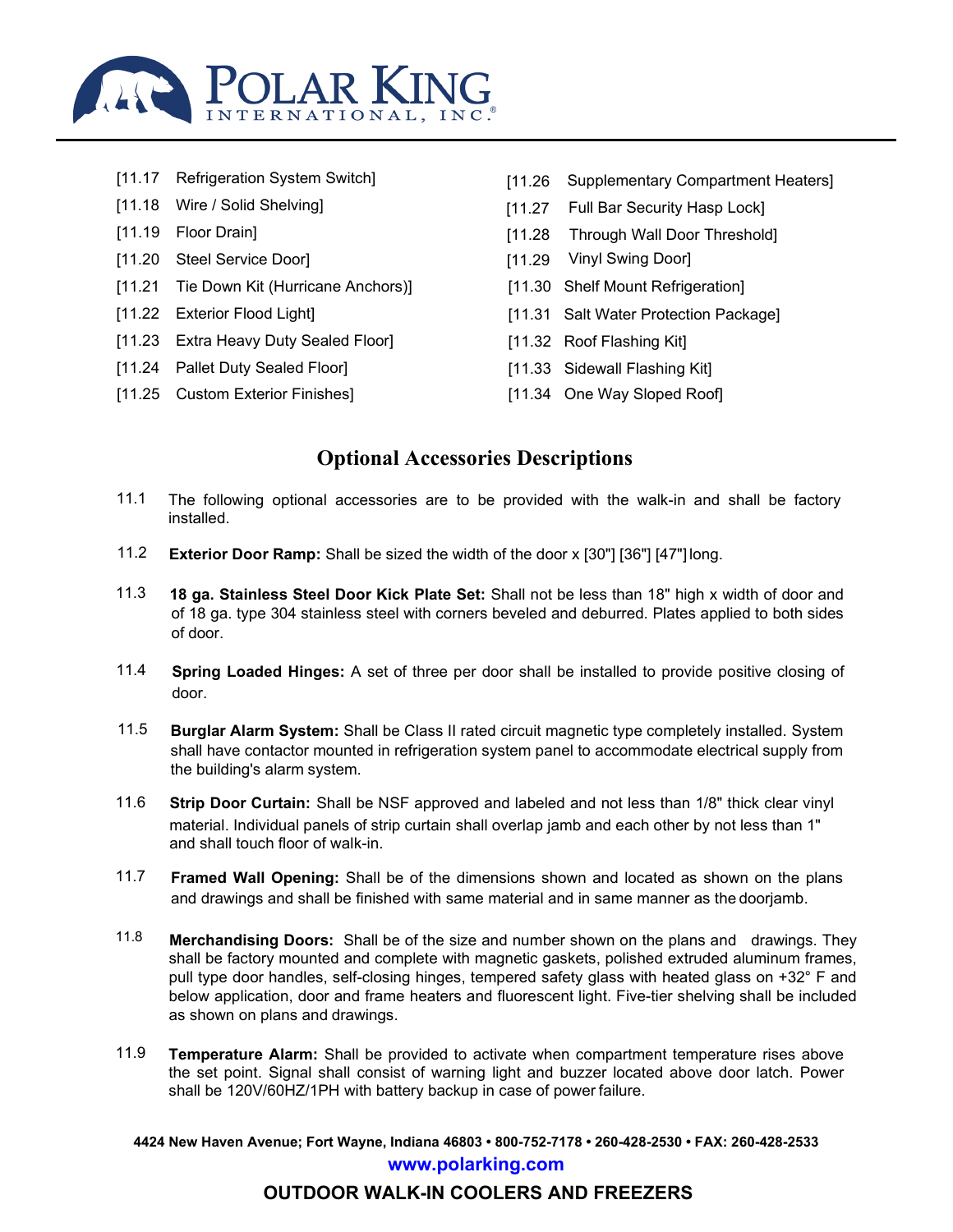

- 11.10 **Temperature and/or Humidity Recorder:** Shall be factory mounted and located as shown on plans and drawings. Recorder shall be electric (120V/60HZ/1PH) 7-day clock, graph type with enclosure suitable for outside installation. Recorder shall be complete with graphs and ink.
- 11.11 **Explosion Proof (Class I) Electrical System:** Shall be provided in the interior of the unit [and on the exterior of the unit within ft. of the door opening]. Wiring and electrical components shall be factory installed in conformance with the National Electric Code.
- 11.12 **Fluorescent Lighting:** Shall be factory installed in unit. Fixtures shall be surface mount, 4 ft., two bulbs, -20° F ambient ballast type NSF approved and so labeled.
- 11.13 **Three-Way Light Switches:** Shall be flush mounted, vapor proof, and shall allow the lighting system to be turned "ON" or "OFF" at either switch location.
- 11.14 **Pressure Relief Vent (Cooler):** Shall include interior and exterior covers, 120V/60HZ/1PH antifreeze heater assembly, closable damper assembly to close when not venting, and a PVC sleeve to protect urethane foam in wall structure. A pressure relief vent standard onfreezers.
- 11.15 **Remote Mounting:** Supplied by PK but not factory installed. Shown on plans and drawings.

System shall be complete as specified in section 12.0 "Self-Contained Refrigeration System(s)" except for suction line piping and insulation, liquid line piping, and interconnecting wiring and conduit between condensing unit control panel and evaporator electrical panel. Refrigerant lines from evaporator shall be capped and the evaporator charged with dry nitrogen. Refrigerant lines from the condensing unit shall be piped to the exterior of the weather hood, capped with copper caps, and charged with dry nitrogen. Interconnecting wiring from shall be from clearly marked terminals on condensing unit to clearly marked terminals on the evaporator coil. A wiring diagram showing the required interconnecting wiring shall be furnished. **Suction line piping and insulation, liquid line piping, interconnecting wiring, conduit and refrigerant shall not be furnished.** All on-site refrigeration piping, refrigerant charging, and system start-up procedures shall be done according to ASHRAE recommended procedures and in conformance to local mechanical codes.

- 11.16 **Nailer Trim:** Shall be provided according to plans and drawings for attachment of siding, stucco, or other decorative material after the unit is set in place.
- 11.17 **Refrigeration System Switch:** Shall be factory mounted on the face of the evaporator coil. Switch shall allow refrigeration system to be turned off for short periods of time for personnel comfort. Switch shall be wired so as to shut off evaporator fans and cause system to pump down when switch is turned to "OFF" position.
- 11.18 **Wire/Solid Shelving:** Shall be adjustable, sectional type of size and number of tiers shown on the plans and drawings. Shelving shall be NSF approved and so labeled. Shelving system shall be free standing and shall include all necessary posts, shelves, shelf stops, post closures and floor plates required for complete system. Shelving shall be **[stainless steel] [plated] [acrylic coated steel].**
- 11.19 **Floor Drain:** A floor drain shall be factory installed in the unit with drainpipe exiting sidewall of walk-in where shown on plans and drawings. Floor drain shall consist of 24" x 24" x 3/4" depressed floor pan catch basin, 1" diameter drain screen, 1" PVC pipe drain with internal trap and a 1" diameter x 2" long male extension beyond sidewall of unit for easy on-site connection.

**4424 New Haven Avenue; Fort Wayne, Indiana 46803 • 800-752-7178 • 260-428-2530 • FAX: 260-428-2533 [www.polarking.com](http://www.polarking.com/)**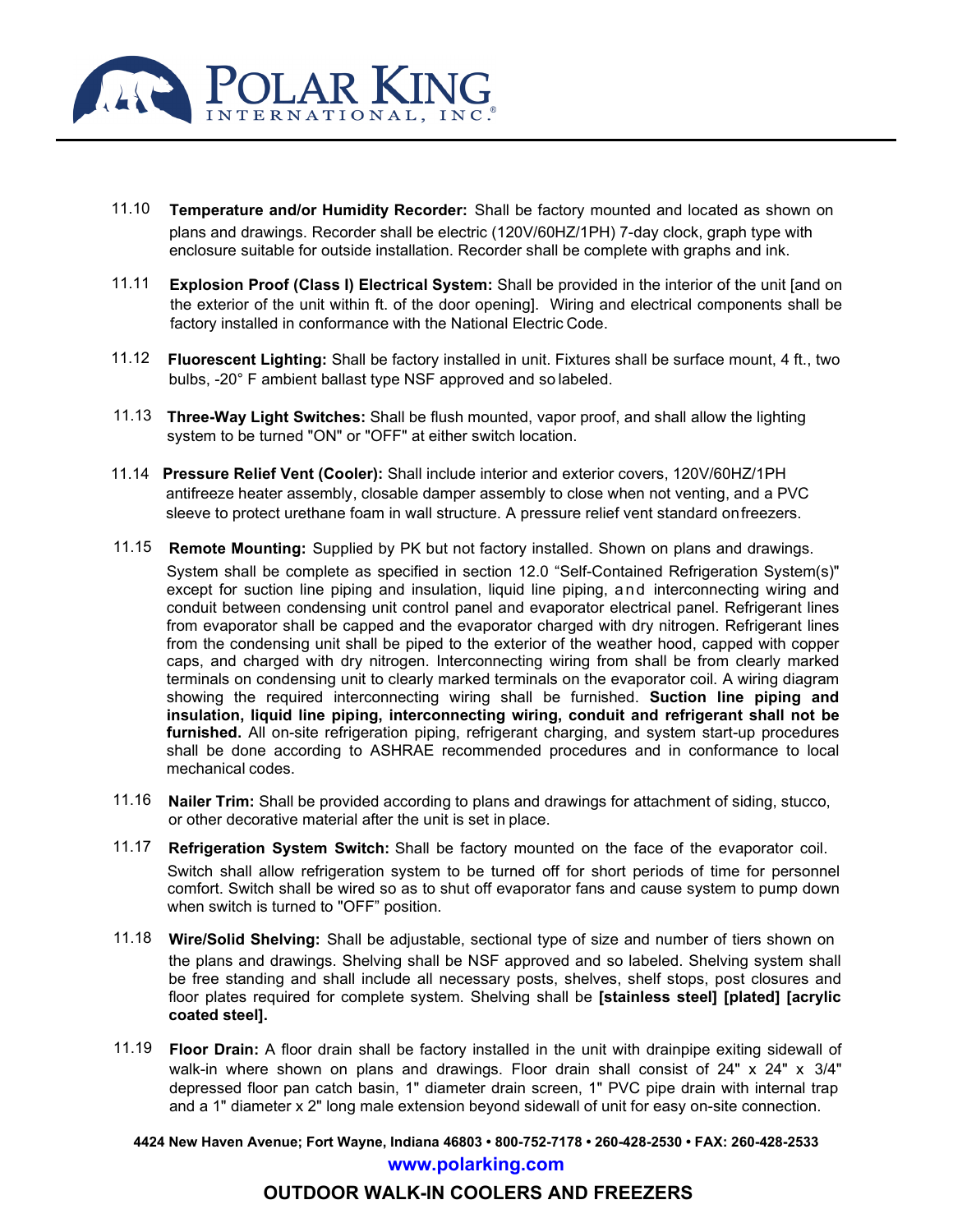

11.20 **Steel Service Door:** Shall be factory installed in location shown on plans and drawings. Door to

be used to provide exterior access to non-refrigerated compartment. Door shall be constructed of 18 ga. primed steel and equipped with security peephole, panic bar type inside release, ball bearing hinges, key locking latch and felt door sweep. Doorjamb shall be 16 ga. primed steel with foam weather strip and a parallel arm type hydraulic door closer.

- 11.21 **Tie Down Kit (Hurricane Anchors):** Supplied by PK but not factory installed. The anchors shall be installed by placing the 1-1/8"  $\times$  2" flat steel bar into the 1-1/2"  $\times$  3", rectangular steel tubing permanently attached to floor of walk-in and bolting the anchor down to the concrete slab by placement of (1) 5/8" diameter Hilti Kwik Bolt II expansion anchor bolt (or equivalent) for each tie down plate.
- 11.22 **Exterior Flood Light:** Shall be mounted where shown on plans and drawings. Fixture shall be 110V/60HZ/1PH with one 150-watt incandescent flood lamp and photoelectric switch.
- 11.23 **Extra Heavy Duty Sealed Floor:** Shall have 3/4" plywood sub floor permanently bonded to the urethane insulation core. Floor shall have fiberglass matting bonded to sub-floor to form a watertight seal. Floor shall be slip resistant and suitable for heavy foot traffic, two or four wheel carts and keg storage. The floor shall have capacity to support 1600 Ibs. / sq. ft. of evenly distributed load.
- 11.24 **Pallet Duty Sealed Floor:** Shall have 1-1/4" laminated decking permanently bonded to the urethane core. Floor shall have fiberglass matting bonded to sub-floor to form a watertight seal. Floor shall be slip resistant and able to support pallet jack traffic. The floor shall have capacity to support 5,000 lbs. / sq. ft. of evenly distributed load.
- 11.25 **Exterior Finishes:** Shall be factory installed including but not limited to: stucco, vinyl siding, wood fencing and brick.
- 11.26 **Supplementary Compartment Heaters:** Shall be included with the refrigeration system and shall be factory installed and wired. The heater shall be of sufficient capacity to maintain a +35 °F compartment temperature with a -40°F ambient temperature. The supplementary heater shall be complete with all required safety and operating controls.
- 11.27 **Full Bar Security Lock:** Shall be constructed of 1/4" case hardened steel and factory installed on doors which provide outdoor access to unit.
- 11.28 **Through Wall Door Threshold:** Shall be factory provided for installation by others. Shall be ½" high x 5" deep x width of door. Threshold shall be aluminum with PVC vinyl frost barrier. Cadmium plated wood screws for anchoring shall be included.
- 11.29 **Vinyl Swing Door:** Clear PVC vinyl panels made from 120-gauge material which meets USDA/FDA and NSF local standards for sanitary codes. Strong, stainless steel hinge and roller easily swing vinyl door open and closed in an effort to reduce cold air loss and/or warm air entry when the primary walk-in door is open. Usable temperature range of -30°F to 125°F.
- 11.30 **Shelf Mounted Refrigeration:** Condensing unit(s) to be installed on shelf as per drawing, as opposed to roof mounting.
- 11.31 **Salt Water Protection Package:** Shall consist of powder coated door hardware; copper fins on evaporator coil; Heresite coated condenser coil; saltwater electrical box and galvanized structural frame.

**4424 New Haven Avenue; Fort Wayne, Indiana 46803 • 800-752-7178 • 260-428-2530 • FAX: 260-428-2533 [www.polarking.com](http://www.polarking.com/)**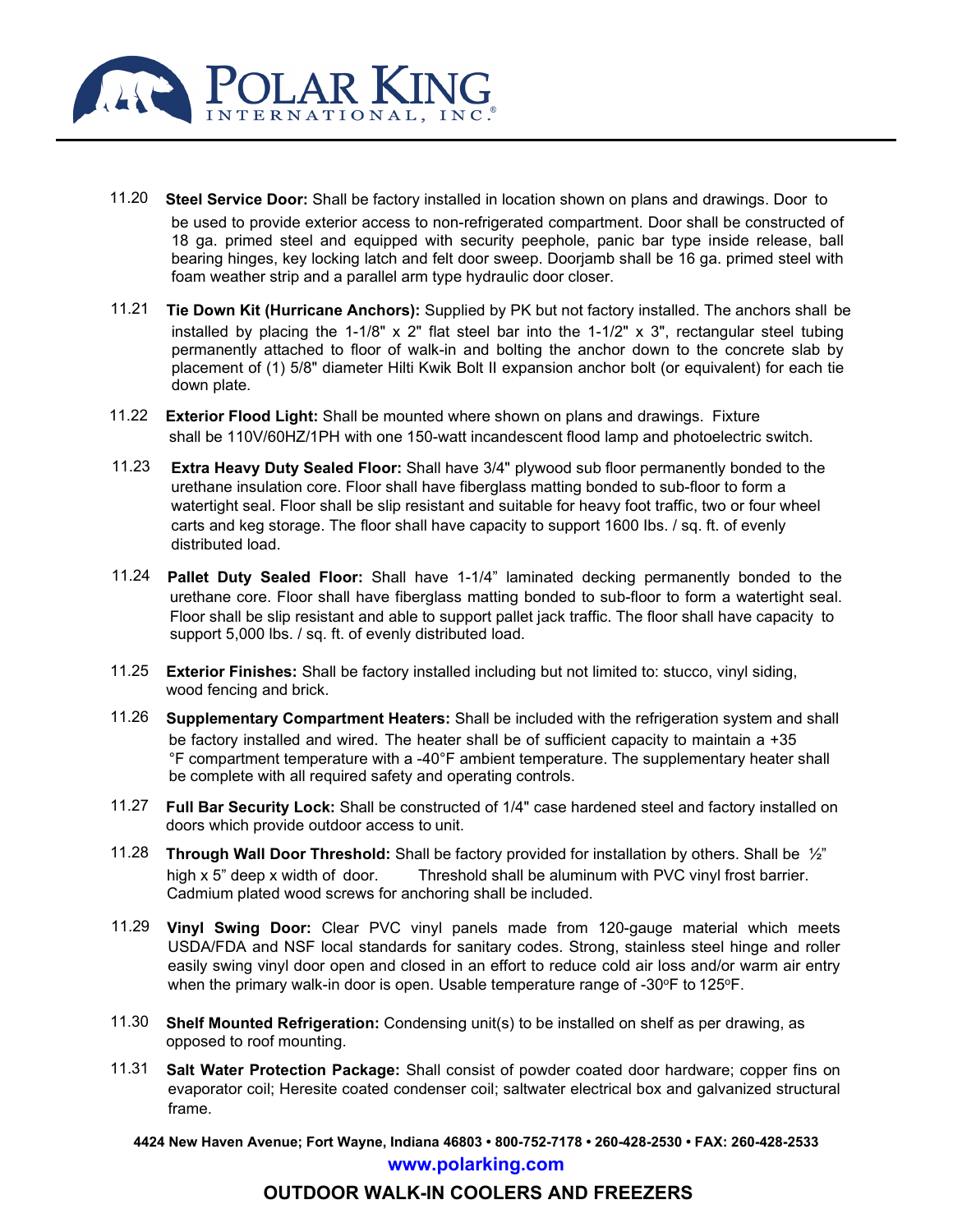

- 11.32 **Roof Flashing Kit:** Supplied by PK but not factory installed. Elastoform flashing kit shall consist of 12" wide rubber material; 45o cant strip (filler strip); splice adhesive (Firestone SA-1065 or equivalent) and predrilled termination bar. Additional items to be supplied by contractor include mechanical fasteners (screws or other type fasteners) for termination bar and silicone sealant.
- 11.33 **Sidewall Flashing Kit:** Supplied by PK but not factory installed. Shall consist of PVC flashing (1" x 5" L-shape PVC material painted to match the exterior color of the walk-in. Additional items to be supplied by the contractor include mechanical fasteners (screws or rivets), construction adhesive and silicone sealant.
- 11.34 **One Way Sloped Roof:** Roof shall slope away from building.

#### **12.0 SELF CONTAINED REFRIGERATION SYSTEM(S)**

- 12.1 Packaged refrigeration system(s) shall be manufactured and factory installed by the walk-in unit manufacturer.
- $12.2<sub>2</sub>$ System(s) shall be complete and ready to operate without field assembly, installation, or start-up required.
- 12.3 Refrigerants shall be non-flammable type R-404a or other acceptable substitute when necessary.
- 12.4 Electrical controls including system breakers shall be supplied, installed and ready to operate with single point electrical connection by others.
- 12.5 Refrigeration system(s) shall be complete with the following: roof mount type horizontal discharge air cooled condenser, Copeland hermetic, semi-hermetic or scroll compressor (or equal) with overload protection and contactors (as required), weather hood finished to match exterior wall finish, fan guards, receiver tank with liquid shut off valve, suction line accumulator (on 3 HP systems and higher only), liquid line filter / drier and sight glass, high / low pressure control, liquid line solenoid valve, crankcase heater, low ambient controls to -20° F, room thermostat and U.L. labeled electrical control panel wired in accordance with N.E.C. standards.
- 12.6 Evaporator coils shall be furnished with electronically commutated fan motors and appropriate defrost for operating temperature range.
- 12.7 Electric defrost shall be included on all refrigeration systems operating at +32° F and below. Electric defrost shall be time initiated and temperature terminated with time override and fan delay to reduce room condensation. All condensate pans shall be piped to copper drain line complete with heat tape exiting the wall nearest to drain pan. Evaporators shall be located as shown on plans and drawings.
- 12.8 Refrigeration systems operating at +33° F and above shall be off-cycle air defrost. Defrost periods shall be time initiated and time terminated. All condensate pans shall be piped to PVC drain line exiting the wall nearest to drain pan. Evaporators shall be located as shown on plans and drawings.

### **13.0 PRESSURE RELIEF VENT**

**13.1** All freezer compartments shall be supplied with a heated pressure relief vent. It shall include interior and exterior covers, 120V/60HZ/1PH antifreeze heater assembly, closable damper assembly to close when not venting and a PVC sleeve to protect urethane foam in wall structure.

**4424 New Haven Avenue; Fort Wayne, Indiana 46803 • 800-752-7178 • 260-428-2530 • FAX: 260-428-2533 [www.polarking.com](http://www.polarking.com/)**